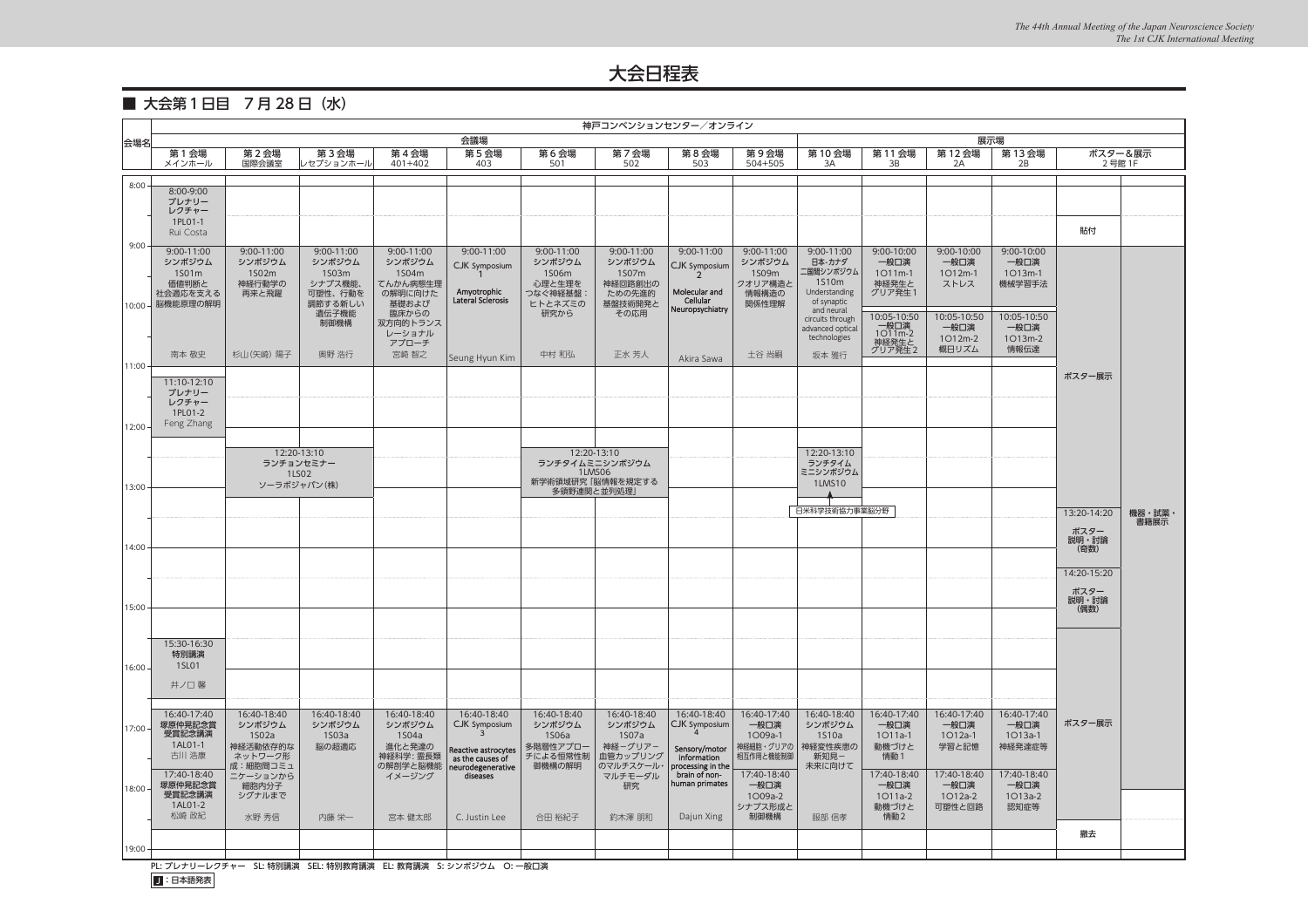### ■ 大会第2日目 7月29日 (木)

|                               | 神戸コンベンションセンター/オンライン                                                                                                                                                                                                                                                                                                                |                                                              |                                                            |                                                          |                                                                                                |                                                |                                                                 |                                                                                  |                                                                        |                                                                  |                                        |                                            |                                        |               |         |
|-------------------------------|------------------------------------------------------------------------------------------------------------------------------------------------------------------------------------------------------------------------------------------------------------------------------------------------------------------------------------|--------------------------------------------------------------|------------------------------------------------------------|----------------------------------------------------------|------------------------------------------------------------------------------------------------|------------------------------------------------|-----------------------------------------------------------------|----------------------------------------------------------------------------------|------------------------------------------------------------------------|------------------------------------------------------------------|----------------------------------------|--------------------------------------------|----------------------------------------|---------------|---------|
| 会場名                           | 会議場<br>展示場                                                                                                                                                                                                                                                                                                                         |                                                              |                                                            |                                                          |                                                                                                |                                                |                                                                 |                                                                                  |                                                                        |                                                                  |                                        |                                            |                                        |               |         |
|                               | 第1会場<br>メインホール                                                                                                                                                                                                                                                                                                                     | 第2会場<br>国際会議室                                                | 第3会場<br>レセプションホール                                          | 第4会場<br>$401 + 402$                                      | 第5会場<br>403                                                                                    | 第6会場<br>501                                    | 第7会場<br>502                                                     | 第8会場<br>503                                                                      | 第9会場<br>504+505                                                        | 第10会場<br>3A                                                      | 第11会場<br>3B                            | 第12会場<br>2A                                | 第 13 会場<br>2B                          | 2号館 1F        | ポスター&展示 |
|                               |                                                                                                                                                                                                                                                                                                                                    |                                                              |                                                            |                                                          |                                                                                                |                                                |                                                                 |                                                                                  |                                                                        |                                                                  |                                        |                                            |                                        |               |         |
| 8:00                          | 8:00-9:00<br><b>CJK Plenary</b><br>Lecture 1<br>Richard W. Tsien                                                                                                                                                                                                                                                                   | IJ<br>8:00-8:50<br>教育講演<br>2EL02<br>大木 研一                    | 8:00-8:50<br>教育講演<br>2EL03<br>古屋敷 智之                       | $18:00-8:50$<br>教育講演<br>2EL04<br>三國 貴康                   |                                                                                                | $J$ 8:00-8:50<br>教育講演<br>2EL06<br>中村 和弘        | 8:00-8:50<br>教育講演<br>2EL07<br>石田綾                               |                                                                                  |                                                                        |                                                                  |                                        |                                            |                                        |               |         |
|                               |                                                                                                                                                                                                                                                                                                                                    |                                                              |                                                            |                                                          |                                                                                                |                                                |                                                                 |                                                                                  |                                                                        |                                                                  |                                        |                                            |                                        | 貼付            |         |
| $9:00 \cdot$<br>$10:00 \cdot$ | 9:00-11:00<br>シンポジウム<br>2S01m<br>Thalamocortical<br>Interactions in<br>Perception and                                                                                                                                                                                                                                              | 9:00-11:00<br>シンポジウム<br>2S02m<br>神経局所回路の<br>機能的コネクト<br>ミクス研究 | 9:00-11:00<br>シンポジウム<br>2S03m<br>神経-免疫界面の<br>実態を<br>明らかにする | 9:00-11:00<br>シンポジウム<br>2S04m<br>脳における<br>細胞内外の<br>空間の制御 | 9:00-11:00<br>CJK Symposium<br>5<br>New technologies<br>for visualizing and<br>controlling the | 9:00-11:00<br>シンポジウム<br>2S06m<br>障害脳の<br>多角的攻略 | 9:00-11:00<br>シンポジウム<br>2S07m<br>学習と記憶基盤を<br>支えるメカニズム<br>解明の新展開 | 9:00-11:00<br>CJK Symposium<br>6<br>Stem cell<br>derived neurons<br>for studying | 9:00-11:00<br>シンポジウム<br>2509m<br>RNAs in<br>synaptic<br>physiology and | 9:00-11:00<br>NSR/エルゼビア<br>シンポジウム<br>2S10m<br>こころの健康を<br>支えるレジリエ | $9:00-10:00$<br>一般口演<br>2011m-1<br>運動1 | 9:00-10:00<br>一般口演<br>2O12m-1<br>記憶改善      | 9:05-9:50<br>一般口演<br>2013m-1<br>統合失調症等 |               |         |
|                               | Cognition                                                                                                                                                                                                                                                                                                                          |                                                              |                                                            |                                                          | brain functions                                                                                |                                                |                                                                 | human<br>neurological<br>disorders                                               | psychiatric<br>diseases                                                | ンスの脳科学                                                           | 10:00-11:00<br>一般口演<br>2011m-2<br>運動2  | 10:00-11:00<br>一般口演<br>2O12m-2<br>社会行動     | 10:05-10:50<br>一般口演<br>2013m-2<br>うつ病  |               |         |
| 11:00                         | Lukas Ian Schmitt                                                                                                                                                                                                                                                                                                                  | 窪田 芳之                                                        | 富田 泰輔                                                      | 鈴木 淳                                                     | Won Do Heo                                                                                     | 高橋 琢哉                                          | 喜田 聡                                                            | Jun Tao                                                                          | 王丹                                                                     | 古屋敷 智之                                                           |                                        |                                            |                                        |               |         |
| 12:00 -                       | 11:10-12:10<br>稲盛財団京都賞<br>特別講演<br>2SL01<br>Karl Deisseroth                                                                                                                                                                                                                                                                         |                                                              |                                                            |                                                          |                                                                                                |                                                |                                                                 |                                                                                  |                                                                        |                                                                  |                                        |                                            |                                        | ポスター展示        |         |
|                               |                                                                                                                                                                                                                                                                                                                                    |                                                              |                                                            |                                                          |                                                                                                |                                                |                                                                 |                                                                                  |                                                                        |                                                                  |                                        |                                            |                                        |               |         |
|                               | $12:20-13:20$<br>特別教育講演                                                                                                                                                                                                                                                                                                            |                                                              | 12:20-13:10<br>ランチョンセミナー                                   |                                                          |                                                                                                |                                                | 12:20-13:10<br>ランチョンセミナー                                        |                                                                                  |                                                                        |                                                                  |                                        | 12:20-13:10                                |                                        |               |         |
|                               | 2SEL01                                                                                                                                                                                                                                                                                                                             |                                                              | 2LS02                                                      |                                                          |                                                                                                |                                                | 2LS06                                                           |                                                                                  |                                                                        | ランチョンセミナー<br>2LS10                                               |                                        |                                            |                                        |               |         |
| $13:00 -$                     | 隠岐 さや香                                                                                                                                                                                                                                                                                                                             |                                                              | (株)成茂科学器械研究所                                               |                                                          |                                                                                                |                                                | 小原医科産業(株)                                                       |                                                                                  |                                                                        |                                                                  |                                        | オリンパス(株)                                   |                                        |               |         |
|                               |                                                                                                                                                                                                                                                                                                                                    |                                                              |                                                            |                                                          |                                                                                                |                                                |                                                                 |                                                                                  |                                                                        |                                                                  |                                        |                                            |                                        | 13:20-14:20   | 機器・試薬・  |
|                               |                                                                                                                                                                                                                                                                                                                                    |                                                              |                                                            |                                                          |                                                                                                |                                                |                                                                 |                                                                                  |                                                                        |                                                                  |                                        |                                            |                                        |               | 書籍展示    |
|                               |                                                                                                                                                                                                                                                                                                                                    |                                                              |                                                            |                                                          |                                                                                                |                                                |                                                                 |                                                                                  |                                                                        |                                                                  |                                        |                                            |                                        | ポスター<br>説明・討論 |         |
| 14:00                         |                                                                                                                                                                                                                                                                                                                                    |                                                              |                                                            |                                                          |                                                                                                |                                                |                                                                 |                                                                                  |                                                                        |                                                                  |                                        |                                            |                                        | (奇数)          |         |
|                               |                                                                                                                                                                                                                                                                                                                                    |                                                              |                                                            |                                                          |                                                                                                |                                                |                                                                 |                                                                                  |                                                                        |                                                                  |                                        |                                            |                                        | 14:20-15:20   |         |
|                               |                                                                                                                                                                                                                                                                                                                                    |                                                              |                                                            |                                                          |                                                                                                |                                                |                                                                 |                                                                                  |                                                                        |                                                                  |                                        |                                            |                                        | ポスター          |         |
| 15:00                         |                                                                                                                                                                                                                                                                                                                                    |                                                              |                                                            |                                                          |                                                                                                |                                                |                                                                 |                                                                                  |                                                                        |                                                                  |                                        |                                            |                                        | 説明・討論<br>(偶数) |         |
|                               |                                                                                                                                                                                                                                                                                                                                    |                                                              |                                                            |                                                          |                                                                                                |                                                |                                                                 |                                                                                  |                                                                        |                                                                  |                                        |                                            |                                        |               |         |
| $16:00 \cdot$                 | 15:30-16:30<br>プレナリー<br>レクチャー<br>2PL01                                                                                                                                                                                                                                                                                             |                                                              |                                                            |                                                          |                                                                                                |                                                |                                                                 |                                                                                  |                                                                        |                                                                  |                                        |                                            |                                        |               |         |
|                               | Sonja Hofer                                                                                                                                                                                                                                                                                                                        |                                                              |                                                            |                                                          |                                                                                                |                                                |                                                                 |                                                                                  |                                                                        |                                                                  |                                        |                                            |                                        |               |         |
| $17:00 -$                     | 16:40-17:20<br>授賞式                                                                                                                                                                                                                                                                                                                 | 16:40-18:40<br>シンポジウム<br>2S02a                               | 16:40-18:40<br>シンポジウム<br>2S03a                             |                                                          | 16:40-18:40<br>CJK Symposium                                                                   | 16:40-18:40<br>シンポジウム<br>2S06a                 | 16:40-18:40<br>シンポジウム<br>2S07a                                  | 16:40-18:40<br>CJK Symposium<br>8<br>Novel brain                                 | 16:40-17:25<br>一般口演<br>2O09a-1                                         | 16:40-18:40<br>日本神経科学学会<br>日本精神神経学会<br> 連携シンポジウム                 | 16:40-17:40<br>一般口演<br>2011a-1         | 16:40-17:25<br>一般口演<br>2O12a-1<br>軸索・樹状突起の | 16:40-17:25<br>一般口演<br>2O13a-1         | ポスター展示        |         |
|                               | 17:20-18:20                                                                                                                                                                                                                                                                                                                        | 液一液相分離から<br>捉えるシナプス構                                         | 適応的な意思決定<br>を産み出す脳の                                        |                                                          | Dynamic Memory:                                                                                | 小脳発達異常に<br>よる脳疾患発症                             | メタ認知の<br>起源を求めて                                                 | functions revealed<br>by precise                                                 | 機械感覚                                                                   | 2S10a                                                            | 新技術1                                   | 伸長と回路形成1                                   | 睡眠1                                    |               |         |
|                               | 時実利彦記念賞<br>受賞記念講演                                                                                                                                                                                                                                                                                                                  | 築と機能の最前線                                                     | 情報処理                                                       |                                                          | molecular, cellular<br>and systems                                                             | メカニズムの理解                                       |                                                                 | measurement and<br>manipulation of                                               | 17:40-18:25                                                            | 当事者・ご家族<br>の想いを適える                                               |                                        | 17:40-18:25                                | 17:40-18:25                            |               |         |
| $18:00 -$                     | 2AL01                                                                                                                                                                                                                                                                                                                              |                                                              |                                                            |                                                          | approaches                                                                                     |                                                |                                                                 | monoamine<br>signals                                                             | 一般口演                                                                   | 精神医学研究                                                           | 17:45-18:30<br>一般口演                    | 一般口演<br>2O12a-2                            | 一般口演                                   |               |         |
|                               | 野田 昌晴                                                                                                                                                                                                                                                                                                                              |                                                              |                                                            |                                                          |                                                                                                |                                                |                                                                 |                                                                                  | 2O09a-2<br>感覚情報処理                                                      |                                                                  | 2011a-2                                | 軸索・樹状突起の<br>伸長と回路形成2                       | 2O13a-2<br>睡眠2                         |               |         |
|                               |                                                                                                                                                                                                                                                                                                                                    | 細川 智永                                                        | 村上 誠祥                                                      |                                                          | Bong-Kiun Kaang                                                                                | 川内 大輔                                          | 赤石 れい                                                           | Sho Yagishita                                                                    |                                                                        | 尾崎 紀夫                                                            | 新技術2                                   |                                            |                                        |               |         |
|                               |                                                                                                                                                                                                                                                                                                                                    |                                                              |                                                            |                                                          |                                                                                                |                                                |                                                                 |                                                                                  |                                                                        |                                                                  |                                        |                                            |                                        | 撤去            |         |
| 19:00                         | $\mathbf{D}$ $\mathbf{D}$ $\mathbf{D}$ $\mathbf{D}$ $\mathbf{D}$ $\mathbf{D}$ $\mathbf{D}$ $\mathbf{D}$ $\mathbf{D}$ $\mathbf{D}$ $\mathbf{D}$ $\mathbf{D}$ $\mathbf{D}$ $\mathbf{D}$ $\mathbf{D}$ $\mathbf{D}$ $\mathbf{D}$ $\mathbf{D}$ $\mathbf{D}$ $\mathbf{D}$ $\mathbf{D}$ $\mathbf{D}$ $\mathbf{D}$ $\mathbf{D}$ $\mathbf{$ |                                                              | CL 4+DIA#30 CEL 4+DIA++++++ PL N-+++++                     |                                                          |                                                                                                | Animals                                        |                                                                 |                                                                                  |                                                                        |                                                                  |                                        |                                            |                                        |               |         |

PL: プレナリーレクチャー SL: 特別講演 SEL: 特別教育講演 EL: 教育講演 S: シンポジウム O: 一般口演

J:日本語発表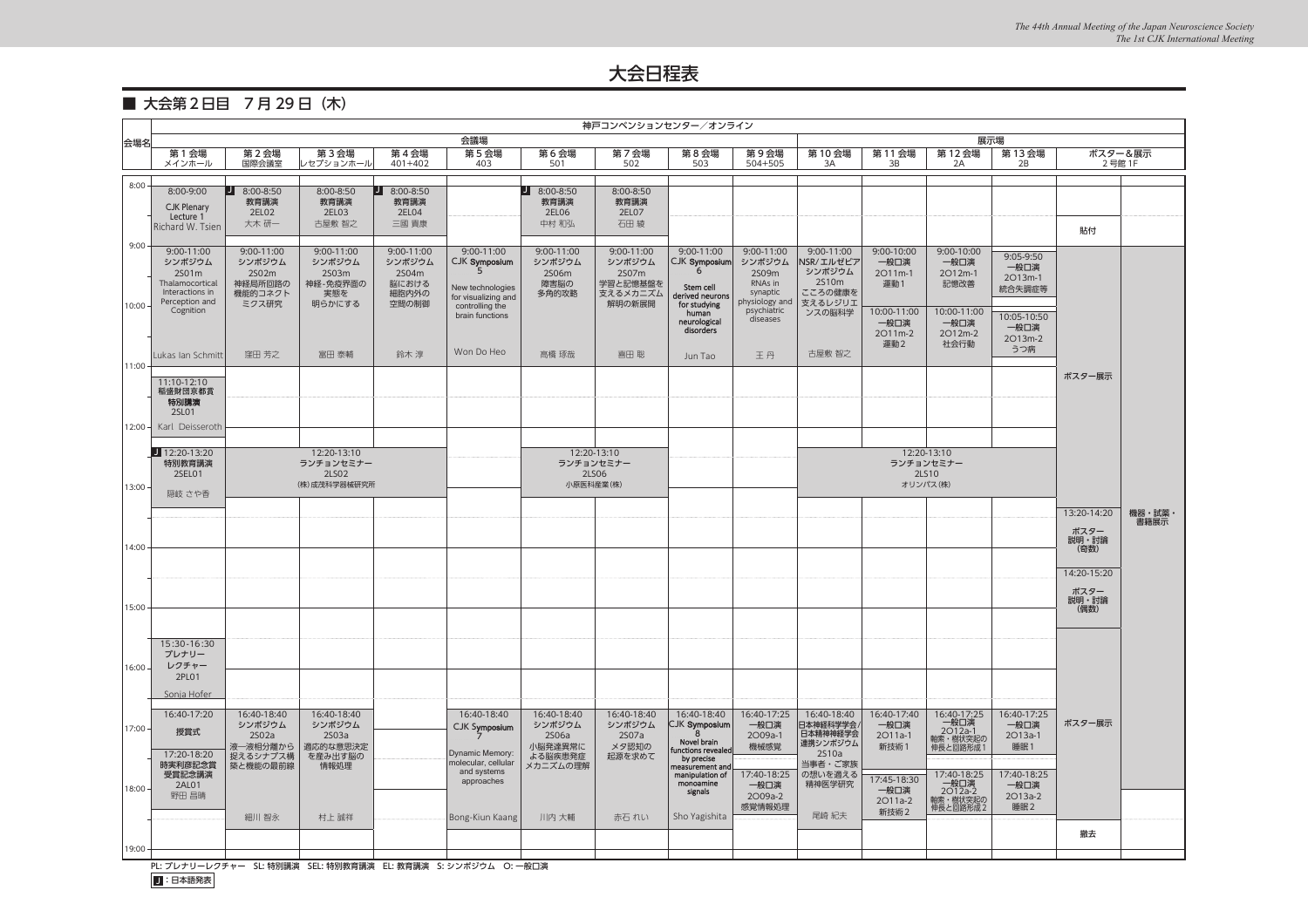### ■ 大会第3日目 7月30日 (金)

|           | 神戸コンベンションセンター/オンライン     |                   |                    |                     |                                   |                 |                                   |                                         |                     |                                             |                        |                 |             |                   |        |
|-----------|-------------------------|-------------------|--------------------|---------------------|-----------------------------------|-----------------|-----------------------------------|-----------------------------------------|---------------------|---------------------------------------------|------------------------|-----------------|-------------|-------------------|--------|
| 会場名       | 会議場                     |                   |                    |                     |                                   |                 | 展示場                               |                                         |                     |                                             |                        |                 |             |                   |        |
|           | 第 1 会場<br>メインホール        | 第2会場<br>国際会議室     | 第3会場<br>レセプションホール  | 第4会場<br>$401 + 402$ | 第5会場<br>403                       | 第6会場<br>501     | 第7会場<br>502                       | 第8会場<br>503                             | 第9会場<br>504+505     | 第10会場<br>3A                                 | 第11会場<br>3B            | 第12会場<br>2A     | 第13会場<br>2B | ポスター&展示<br>2号館 1F |        |
|           |                         |                   |                    |                     |                                   |                 |                                   |                                         |                     |                                             |                        |                 |             |                   |        |
| 8:00      | $8:00 - 9:00$           | 8:00-8:50<br>IJ   | 8:00-8:50          | $J$ 8:00-8:50       |                                   | $J$ 8:00-8:50   | 8:00-8:50                         |                                         |                     |                                             |                        |                 |             |                   |        |
|           | 特別講演<br>3SL01-1         | 教育講演<br>3EL02     | 教育講演               | 教育講演<br>3EL04       |                                   | 教育講演            | 教育講演<br>3EL07                     |                                         |                     |                                             |                        |                 |             |                   |        |
|           |                         | 笠井 清登             | 3EL03<br>長井 志江     | 和氣 弘明               |                                   | 3EL06<br>宮田 麻理子 | 西本 伸志                             |                                         |                     |                                             |                        |                 |             |                   |        |
|           | 櫻井 武                    |                   |                    |                     |                                   |                 |                                   |                                         |                     |                                             |                        |                 |             | 貼付                |        |
| 9:00      | 9:00-11:00              | 9:00-11:00        | 9:00-11:00         | 9:00-11:00          | 9:00-11:00                        | 9:00-11:00      | 9:00-11:00                        | 9:00-11:00                              | 9:00-10:00          | 9:00-11:00                                  | 9:00-10:00             | 9:00-10:00      |             |                   |        |
|           | シンポジウム<br>3501m         | シンポジウム<br>3S02m   | シンポジウム<br>3S03m    | シンポジウム<br>3S04m     | CJK Symposium<br>9                | シンポジウム<br>3S06m | シンポジウム<br>3S07m                   | <b>CJK Symposium</b><br>10 <sup>°</sup> | 一般口演<br>3O09m-1     | シンポジウム<br>3S10m                             | 一般口演<br>3O11m-1        | 一般口演<br>3O12m-1 |             |                   |        |
|           | 社会性行動の                  | 神経回路の多階層          | 柔軟な行動と             | 大規模計測と              | Interplay of<br>multiple types of | 歯状回:            | The Social<br>Neuroendocrinology: | Mechanisms of                           | 発生と発達               | Social Animal<br>Models: Mouse,             | 構造的シナプス                | 感覚系             |             |                   |        |
| $10:00 -$ | 大脳皮質による<br>回路制御機構       | イメージングの<br>将来     | 自動化された<br>行動:霊長類脳に | 大規模シミュレ-<br>ションによる  | plasticity in<br>the cerebellar   | 自己再生する<br>記憶回路の | Subcortical                       | Innate Fear                             | および細胞死              | Vole and                                    | 可塑性                    |                 |             |                   |        |
|           |                         |                   | おける並列処理<br>システム    | 全体性の神経科学<br>に向けて    | network                           | 情報コード           | Molecules<br>Controlling Sexually |                                         | 10:05-10:50         | Marmoset Studies<br><b>Towards Clinical</b> | 10:00-11:00<br>一般口演    | 10:05-10:50     |             |                   |        |
|           |                         |                   |                    |                     |                                   |                 | Dimorphic Behaviors               |                                         | 一般口演<br>3O09m-2     | Neuroscience of<br>Autism spectrum          | 3O11m-2                | 一般口演<br>3O12m-2 |             |                   |        |
|           | 内匠 透                    | 今吉 格              | 國松 淳               | 平 理一郎               | Sang Jeong Kim                    | 坂口 昌徳           | 小川 園子                             | Reiko<br>Kobayakawa                     | 神経再生                | disorder (ASD)                              | 神経伝達物質と脳機能<br>およびツール開発 | 視覚              |             |                   |        |
| 11:00     |                         |                   |                    |                     |                                   |                 |                                   |                                         |                     | 山末 英典                                       |                        |                 |             |                   |        |
|           | 11:10-12:10             |                   |                    |                     |                                   |                 |                                   |                                         |                     |                                             |                        |                 |             | ポスター展示            |        |
|           | プレナリー<br>レクチャー          |                   |                    |                     |                                   |                 |                                   |                                         |                     |                                             |                        |                 |             |                   |        |
|           | 3PL01                   |                   |                    |                     |                                   |                 |                                   |                                         |                     |                                             |                        |                 |             |                   |        |
| 12:00     | Mark Schnitzer          |                   |                    |                     |                                   |                 |                                   |                                         |                     |                                             |                        |                 |             |                   |        |
|           | 12:20-13:10             |                   | 12:20-13:10        |                     |                                   |                 | 12:20-13:10                       |                                         |                     | 12:20-13:10                                 |                        |                 |             |                   |        |
|           | ランチョンセミナー               |                   | ランチョンセミナー          |                     |                                   |                 | ランチョンセミナー                         |                                         |                     | ランチョンセミナー                                   |                        |                 |             |                   |        |
| $13:00 -$ | 3LS01<br>(株)ニコンソリューションズ | 富士フイルム和光純薬(株)     | 3LS02              |                     |                                   |                 | 3LS06<br>カールツァイス(株)               |                                         |                     | 3LS10<br>シーメンス                              |                        |                 |             |                   | 機器・試薬・ |
|           |                         |                   |                    |                     |                                   |                 |                                   |                                         |                     | ヘルスケア(株)                                    |                        |                 |             |                   | 書籍展示   |
|           |                         |                   |                    |                     |                                   |                 |                                   |                                         |                     |                                             |                        |                 |             | 13:20-14:20       |        |
|           |                         |                   |                    |                     |                                   |                 |                                   |                                         |                     |                                             |                        |                 |             | ポスター              |        |
| 14:00     |                         |                   |                    |                     |                                   |                 |                                   |                                         |                     |                                             |                        |                 |             | 説明・討論<br>(奇数)     |        |
|           |                         |                   |                    |                     |                                   |                 |                                   |                                         |                     |                                             |                        |                 |             |                   |        |
|           |                         |                   |                    |                     |                                   |                 |                                   |                                         |                     |                                             |                        |                 |             | 14:20-15:20       |        |
|           |                         |                   |                    |                     |                                   |                 |                                   |                                         |                     |                                             |                        |                 |             | ポスター<br>説明・討論     |        |
| 15:00     |                         |                   |                    |                     |                                   |                 |                                   |                                         |                     |                                             |                        |                 |             | (偶数)              |        |
|           |                         |                   |                    |                     |                                   |                 |                                   |                                         |                     |                                             |                        |                 |             |                   |        |
|           | 15:30-16:30             |                   |                    |                     |                                   |                 |                                   |                                         |                     |                                             |                        |                 |             |                   |        |
| $16:00 -$ | 特別講演<br>3SL01-2         |                   |                    |                     |                                   |                 |                                   |                                         |                     |                                             |                        |                 |             |                   |        |
|           | 合田 裕紀子                  |                   |                    |                     |                                   |                 |                                   |                                         |                     |                                             |                        |                 |             | ポスター展示            |        |
|           |                         |                   |                    |                     |                                   |                 |                                   |                                         |                     |                                             |                        |                 |             |                   |        |
|           | 16:40-17:40             | 16:40-18:40       | 16:40-18:40        | 16:40-18:40         | 16:40-18:40                       | 16:40-18:40     | 16:40-18:40                       | 16:40-18:40                             | 16:40-17:40         | 16:40-18:40                                 | 16:40-17:40            | 16:40-17:40     |             |                   |        |
| 17:00     | ジョセフ・アルトマン<br>記念発達神経科学賞 | シンポジウム<br>3S02a   | シンポジウム<br>3S03a    | シンポジウム<br>3S04a     | CJK Symposium<br>11               | シンポジウム<br>3S06a | シンポジウム<br>3S07a                   | CJK Symposium<br>12                     | 一般口演<br>3O09a-1     | シンポジウム<br>3S10a                             | 一般口演<br>3011a-1        | 一般口演<br>3O12a-1 |             |                   |        |
|           | 受賞記念講演<br>3AL01         | 次世代センシング          | 好奇心の               | 心脳限界の理解と            | Neural circuits of                | 神経幹細胞の          | 運動に関連した                           | Stem Cell                               | 実行機能と意識             | 情動の統合的                                      | 脳損傷、虚血、                | 運動3             |             | 撤去                |        |
|           | Sergiu Pasca            | 技術、神経回路<br>操操作による | 情報脳科学              | 突破を目指して             | social-emotional<br>behaviors     | 制御機構と<br>脳進化研究の | 皮質活動の<br>機能的意義を探る                 | Neurobiology                            |                     | 制御スイッチ<br>としての手綱核                           | 神経障害                   |                 |             |                   |        |
|           |                         | 生理機能解明            |                    |                     |                                   | 新展開             |                                   |                                         | 17:40-18:40<br>一般口演 |                                             | 17:40-18:40<br>一般口演    |                 |             |                   |        |
| $18:00 -$ |                         |                   |                    |                     |                                   |                 |                                   |                                         | 3O09a-2             |                                             | 3011a-2                |                 |             |                   |        |
|           |                         | 山中 章弘             | 宮川剛                | 柴田 和久               |                                   | 星野 幹雄           | 田村 啓太                             | Mototsugu<br>Eiraku                     | 知覚と意志決定             | 岡本 仁                                        | 神経変性疾患等                |                 |             |                   |        |
|           |                         |                   |                    |                     | Hailan Hu                         |                 |                                   |                                         |                     |                                             |                        |                 |             |                   |        |
| 19:00 -   |                         |                   |                    |                     |                                   |                 |                                   |                                         |                     |                                             |                        |                 |             |                   |        |
|           |                         |                   |                    |                     |                                   |                 |                                   |                                         |                     |                                             |                        |                 |             |                   |        |

PL: プレナリーレクチャー SL: 特別講演 SEL: 特別教育講演 EL: 教育講演 S: シンポジウム O: 一般口演

J:日本語発表